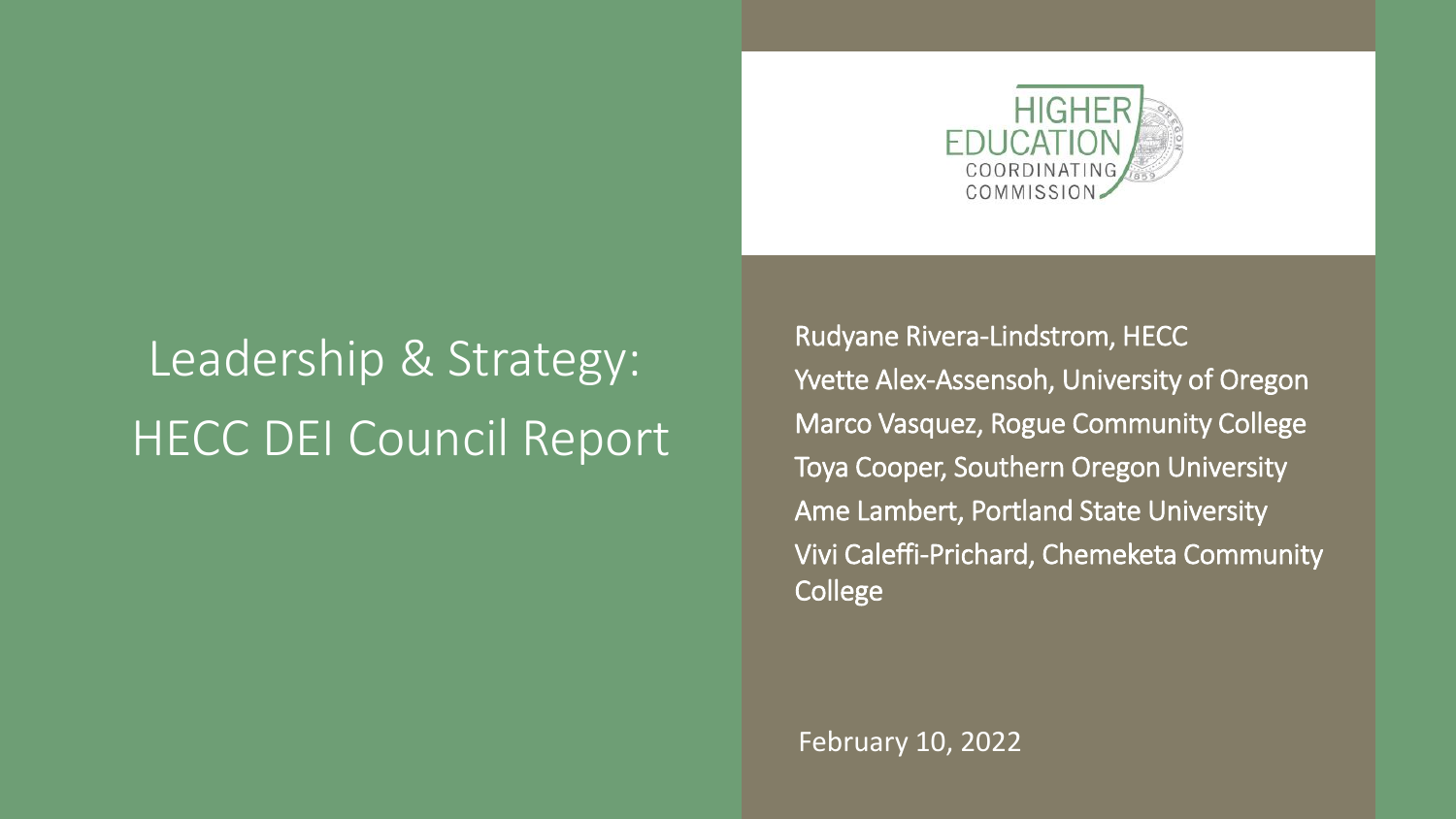# HECC Equity Advisory Committee

- Established in 2017
- The purpose of this group is to collaborate with institutional equity partners on legislative work, to network, and to address problems of practice. Began convening with Director of DEI in 2019
- Of Oregon's seven public universities, six have a formal position and office for DEI. Western Oregon University is currently in the process of hiring their first VP of DEI at their executive level
- Of the 17 Community Colleges, only 8 have a dedicated position and office to support the equity work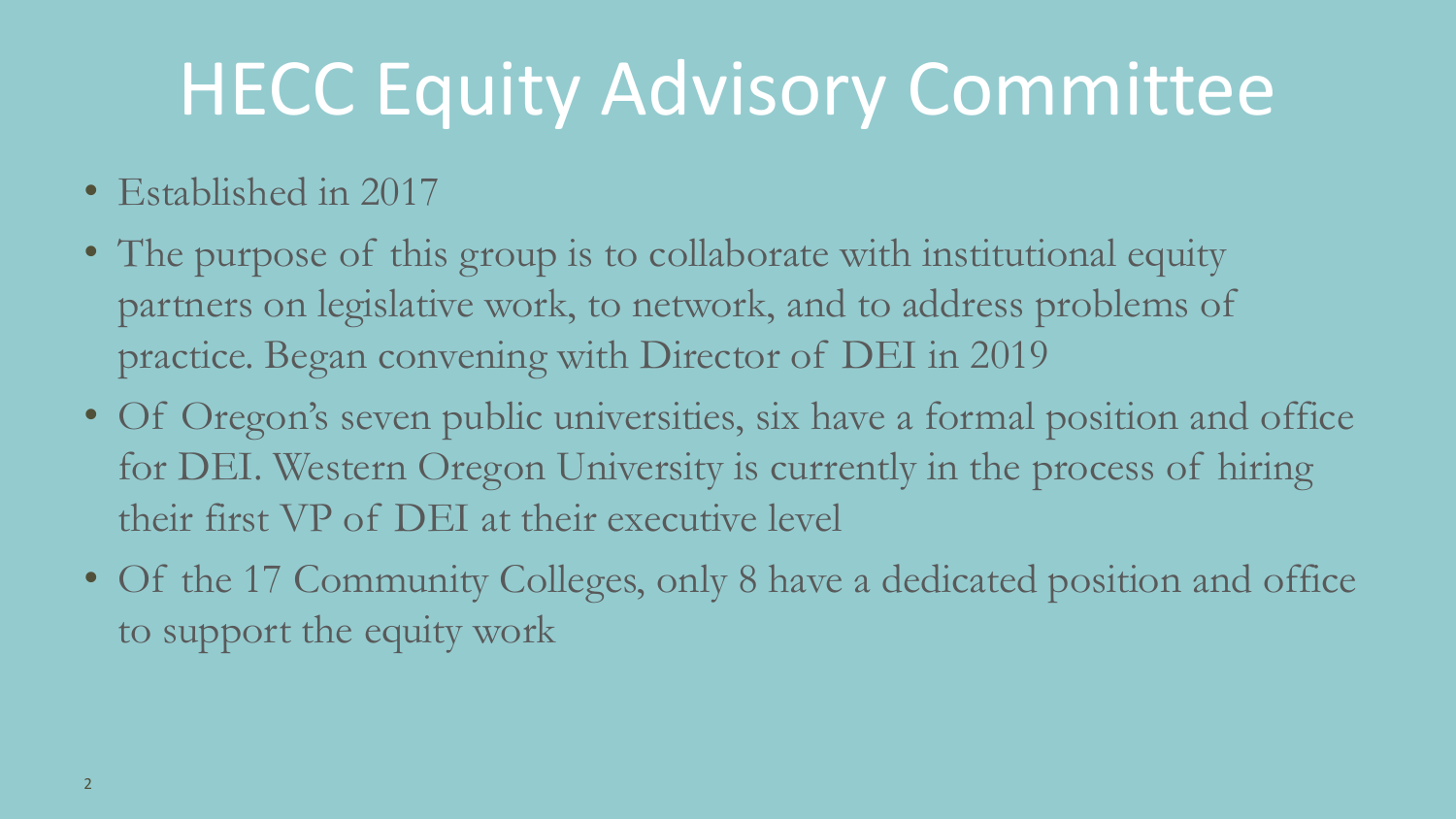# University of Oregon

### **UO DEI Progress**

- Prioritizing student success
- University of Oregon increased the fouryear graduation rates
- A model program at UO is the Diversity Excellence Scholarship Program
- CMAE advisors and wrap around supports for students.
- Thinking through impacts and resources.



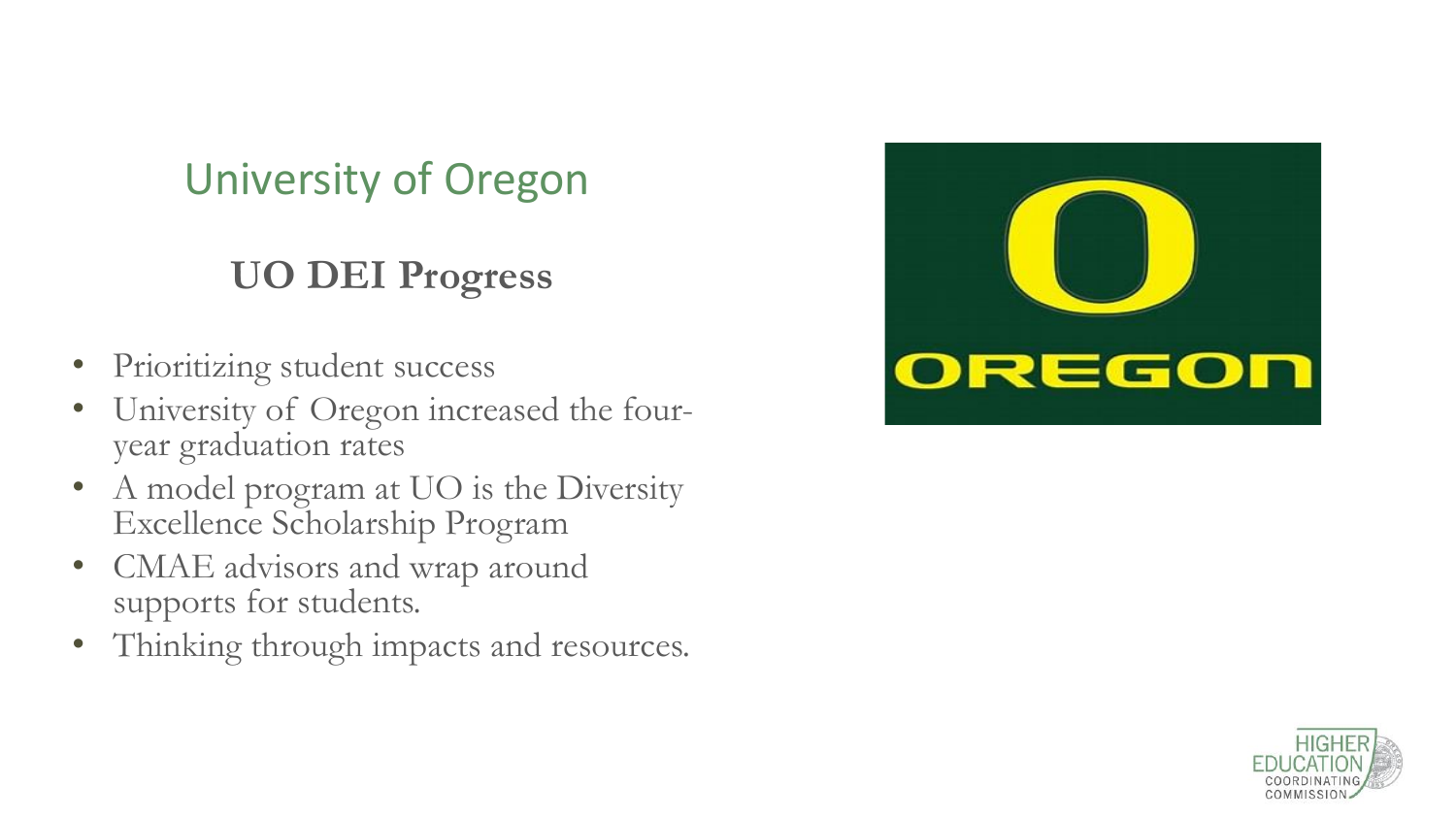# Rogue Community College

#### **RCC DEI Progress**

**"We are committed to closing our student achievement gaps resulting from factors that include income, race, ethnicity, gender, and disability. We use data to identify these gaps and train our employees in higher education best practices, enabling them to take clear actions to help every student succeed."**

- **- Cathy Kemper-Pelle, Ed.D. President- RCC**
- A part of the Rural Oregon Community College Consortium
- Key HB 2864 accomplishments
- Thinking through our goals, needs, and strategy
- EDI work at RCC



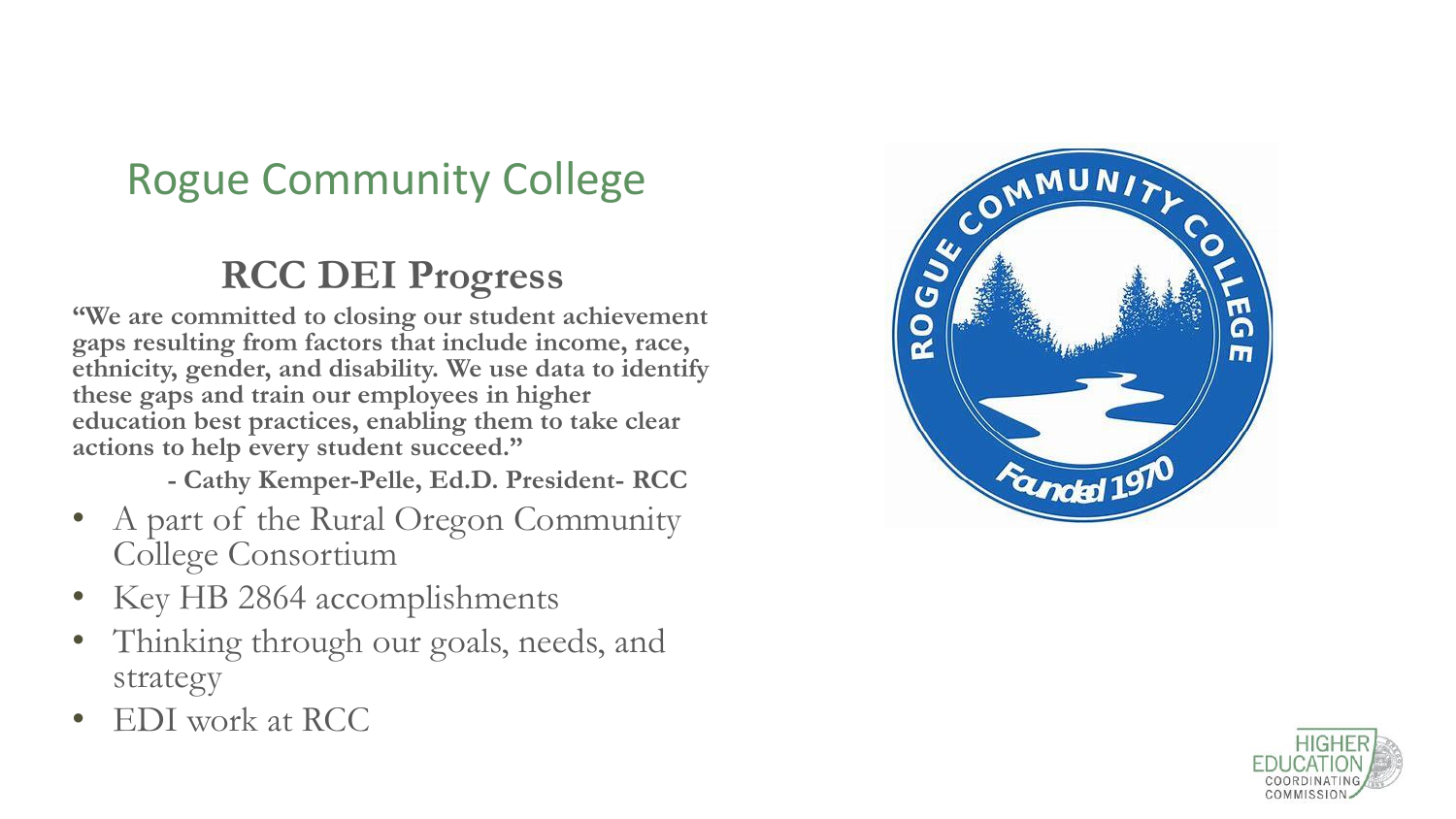# Southern Oregon University

#### **SOU DEI Progress**

- Introductions in new role and work underway
- Evaluation of culture and climate
- State Leadership Action to promote equitable access and outcomes
- Considerations for the 2023-25 legislative session



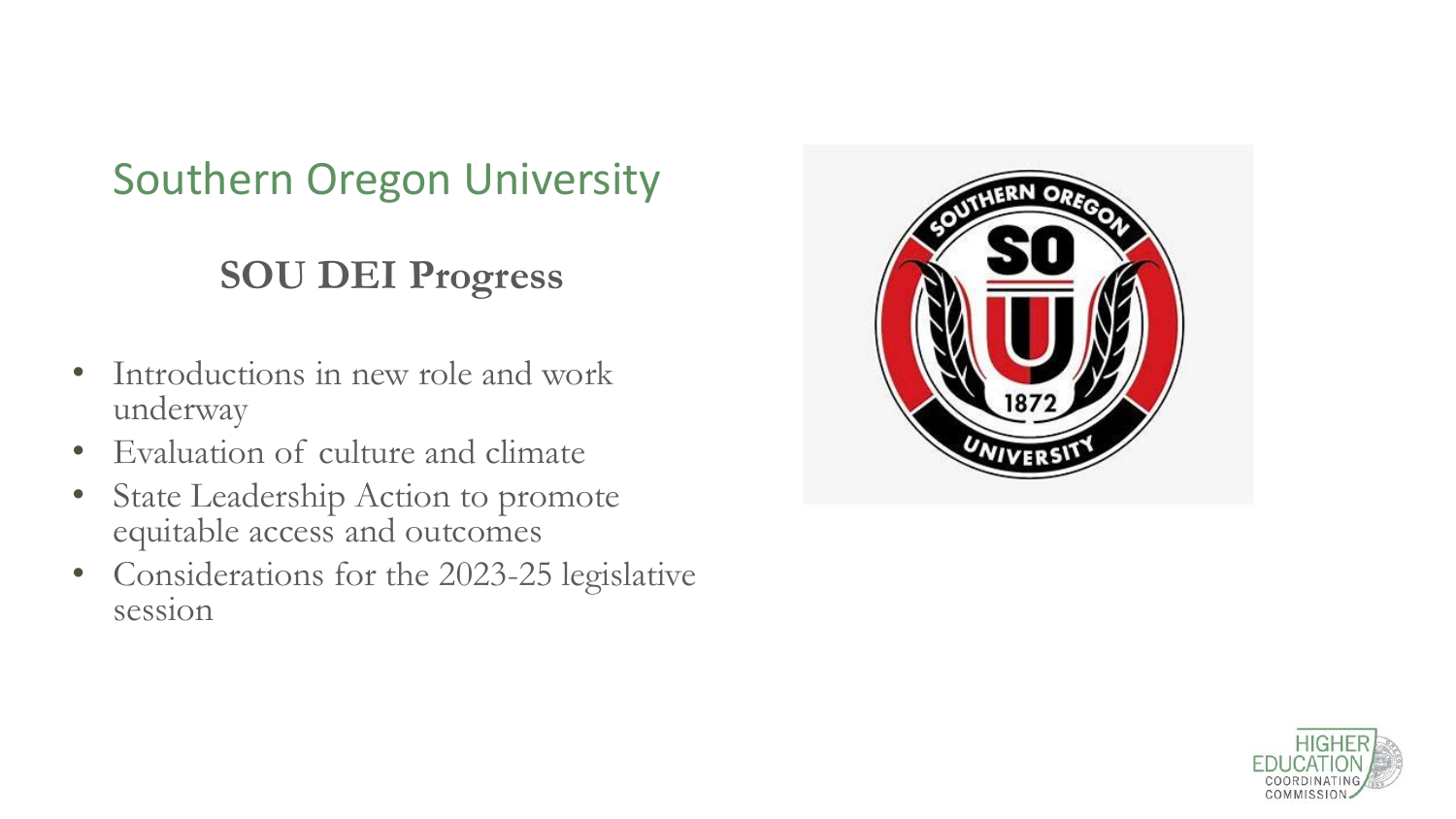## Portland State University

#### **PSU DEI Progress**

- Majority BIPOC 1st year class in 2021 (our future)
- Prioritizing culturally responsive wrap around supports
- Center higher education and workforce training capacity on current and future state needs
- Create and support a continuum of pathways from education and training to career
- Leadership/action that would be helpful to promote equitable access and outcomes